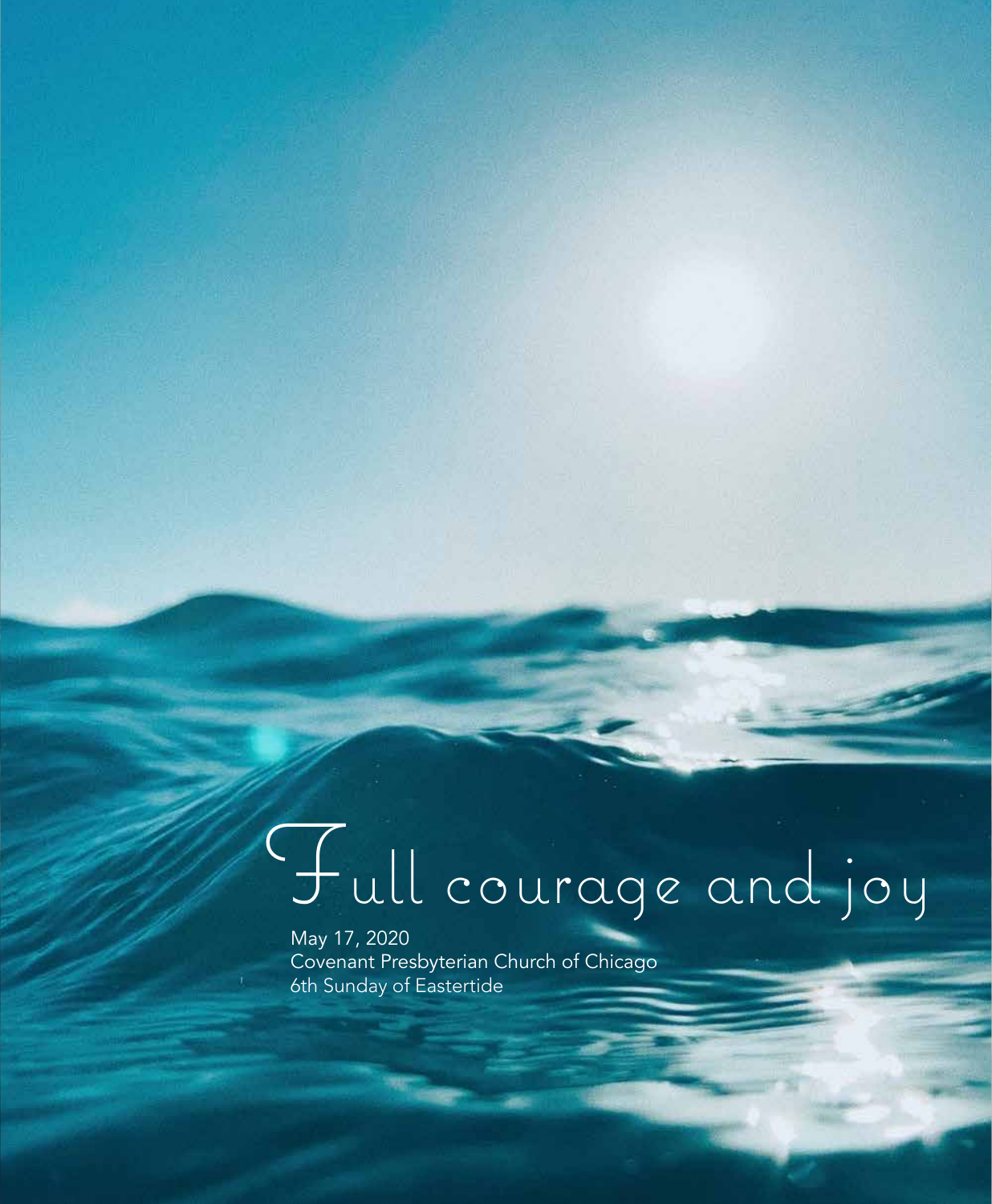*Prelude by Justin Bowse*

## Call to Worship, *led by Iva Riggs and Justin Bowse*

*from Psalm 147*

Praise the Lord! For it is good to sing praises to our God; for he is beautiful, and a song of praise is fitting. He heals the brokenhearted and binds up their wounds. He determines the number of the stars; he gives to all of them their names. Great is our Lord, and abundant in power; his understanding is beyond measure. Praise the Lord! For it is good to sing praises to our God. Leader: All: Leader: All: Leader: All: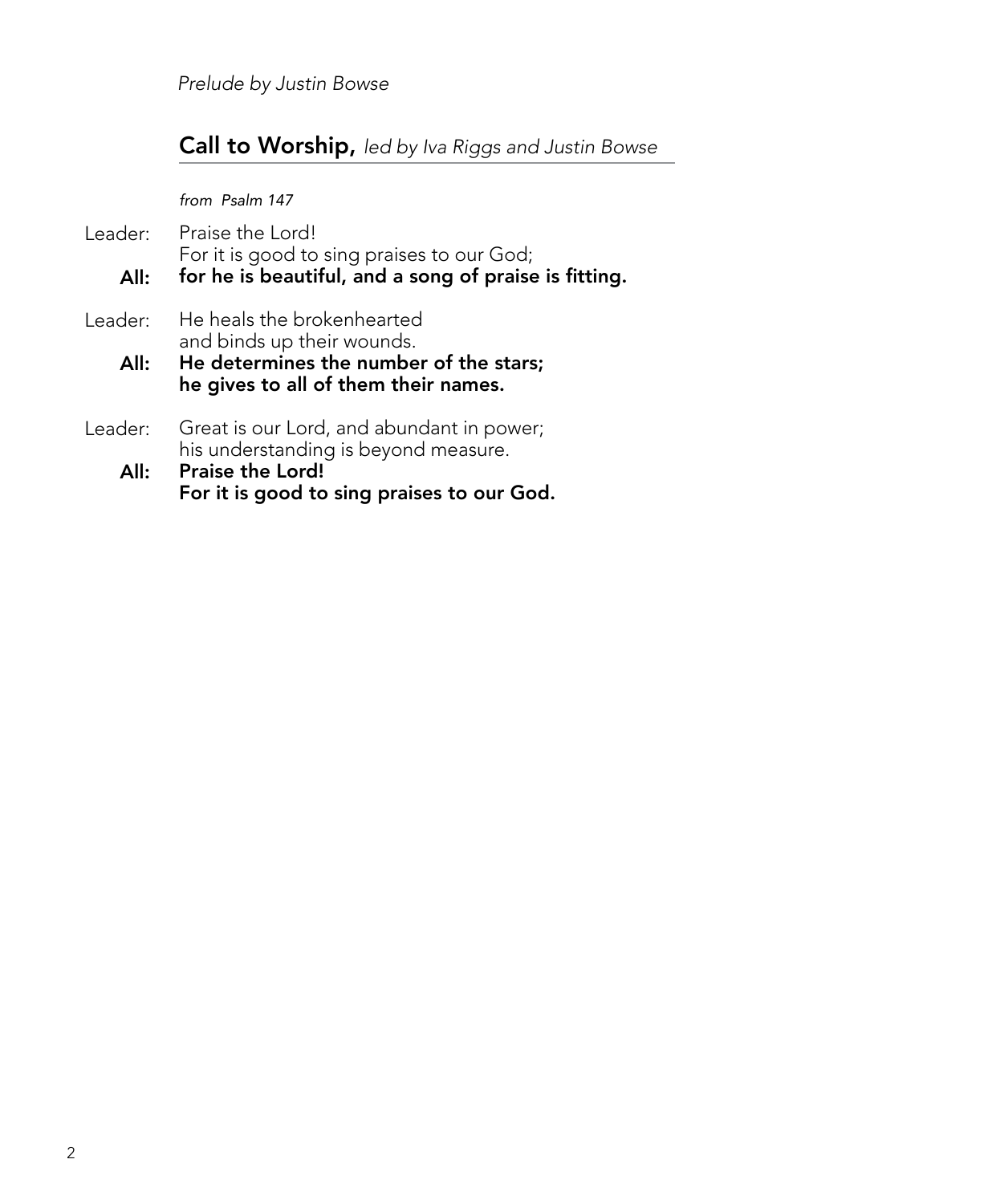Led by Iva Riggs



I Sing the Mighty Power of God, Words: Isaac Watts, 1715. Music: Gesangbuch der H. W. K. Hofkapelle, 1784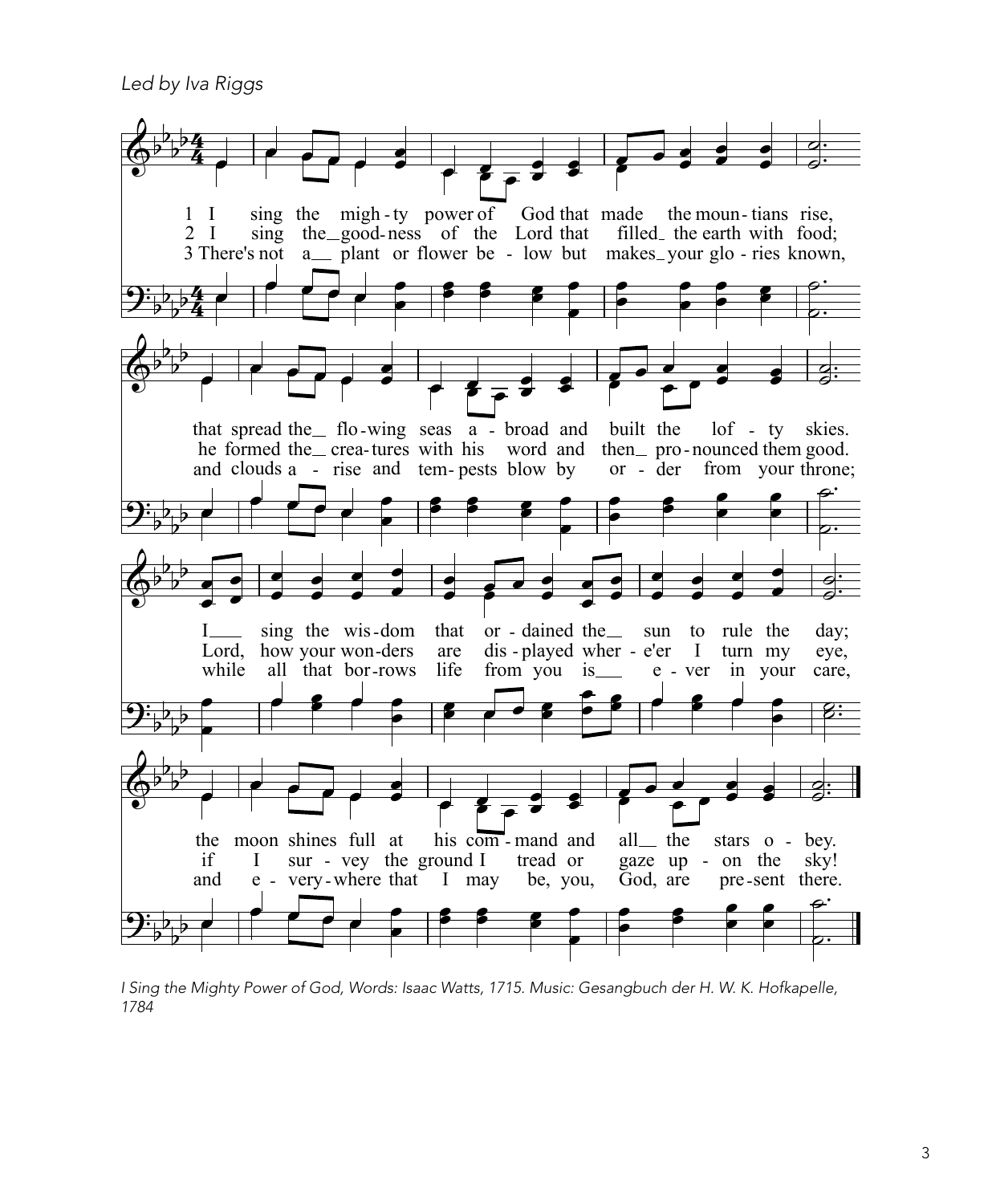# Confession of Sin

Leader: The grace of God has appeared, bringing salvation for all people, training us to renounce ungodliness and worldly passions, and to live self-controlled, upright, and godly lives in the present age*.Titus 2:11-12*

*A prayer for confession:*

Loving God,

You were victorious on that first Easter morning, and you are victorious now.

You conquered the grave and made a way for peace with us.

Yet we confess our unbelief.

We confess our anxious hearts and minds.

Help us in our unbelief.

Forgive us our sins.

Help us to rest in you and your mercy,

for through the cross and resurrection of your Son, you redeemed us and made us whole. Amen.

### Silent time to pray and confess

#### All: Sing to Confess



*Lead Kindly Christ, Words based on John Newman Text, 1833; Based on a tune by John Bacchus Dykes, 1865.*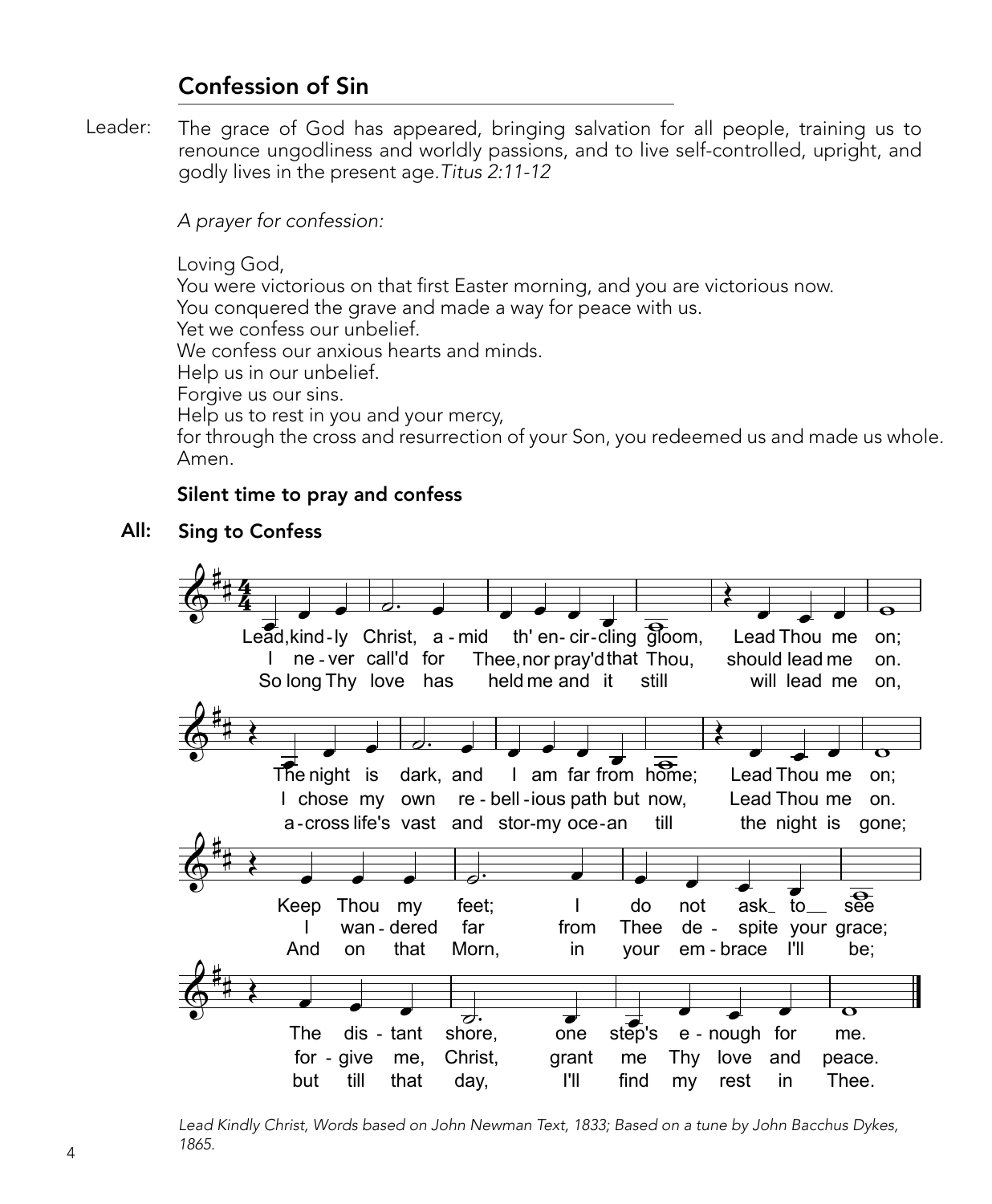## **Assurance of Pardon**

Leader: We wait for our blessed hope, the appearing of the glory of our great God and Savior Jesus Christ, who gave himself for us to redeem us from all lawlessness and to purify for himself a people for his own possession who are zealous for good works. Titus 2:13-14

led by Kevin Jones

All: 1. Sa - vior. like a shep-herd lead us, Much we need Thy ten - der care; are Thine, do Thou be- friend us, Be the guar-dian of our way; 2. We 3. Thou hast pro-mised to re-ceive us, poor and sin - ful though we be; 4. Ear -  $\vert v \vert$ let us seek Thy fa vour, Ear-ly let **us** do Thy will: In Thy plea - sant pas-tures feed  $us, \_\_$ For our use Thy folds pre-pare: Keep Thy flock, from sin de - fend\_  $us, \_\_$ Seek us when we go as - tray: Grace to cleanse, and pow'r to free: Thou hast mer - cy to  $re$  - lieve\_  $us, \_\_$ Bles-sed Lord and on-lv  $Sa -$ With Thy love our bo-soms fill: viour, Bles-sèd  $Je - sus$ , bles-sèd Je - sus. Thou hast bought us, Thine we are: Bles-sèd  $Je - sus$ , bles-sèd Je - sus. Hear, O hear us when we pray; Bles-sèd  $Je - sus$ , bles-sèd Je - sus,  $\text{Ear} - \text{ly}$  let us turn to Thee; Bles-sèd Je - sus, bles-sèd  $Je - sus.$ Thou hast loved us, love us still; Thou hastbought us, Thine Bles-sèd Je - sus. bles-sèd  $Je - sus$ , we are. Bles-sèd Je - sus, bles-sèd Je - sus. Hear, O hear us when we pray. Bles-sèd bles-sèd Je - sus.  $Ear - ly$  let us turn Je - sus. to Thee. Thou hast loved us, love Bles-sèd Je - sus, bles-sèd Je - sus, us still.

Savior Like a Shepherd Lead Us, Dorothy Thrupp 1836, music, William Bradbury, 1859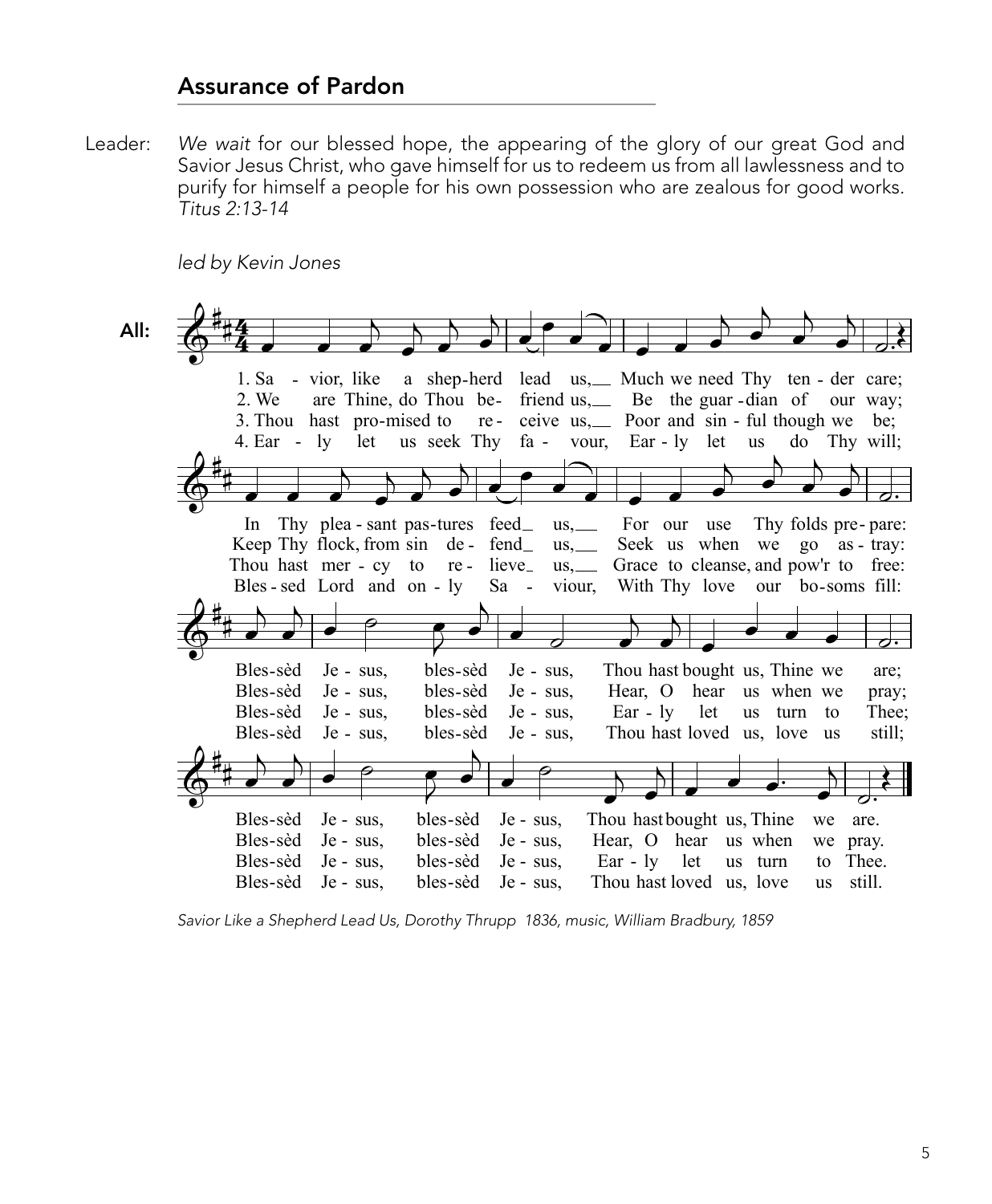Old Testament Lesson - Isaiah 45.22-23<br>Gospel Lesson - International Mark 10.35-45 Gospel Lesson -

The Word of the Lord Thanks be to God Reader: All:

## The Word

Pastor Aaron Baker Humility of God, Philippians 2.1-11

So if there is any encouragement in Christ, any comfort from love, any participation in the Spirit, any affection and sympathy, complete my joy by being of the same mind, having the same love, being in full accord and of one mind. Do nothing from selfish ambition or conceit, but in humility count others more significant than yourselves. Let each of you look not only to his own interests, but also to the interests of others. Have this mind among yourselves, which is yours in Christ Jesus, who, though he was in the form of God, did not count equality with God a thing to be grasped, but emptied himself, by taking the form of a servant, being born in the likeness of men. And being found in human form, he humbled himself by becoming obedient to the point of death, even death on a cross. Therefore God has highly exalted him and bestowed on him the name that is above every name, so that at the name of Jesus every knee should bow, in heaven and on earth and under the earth, and every tongue confess that Jesus Christ is Lord, to the glory of God the Father.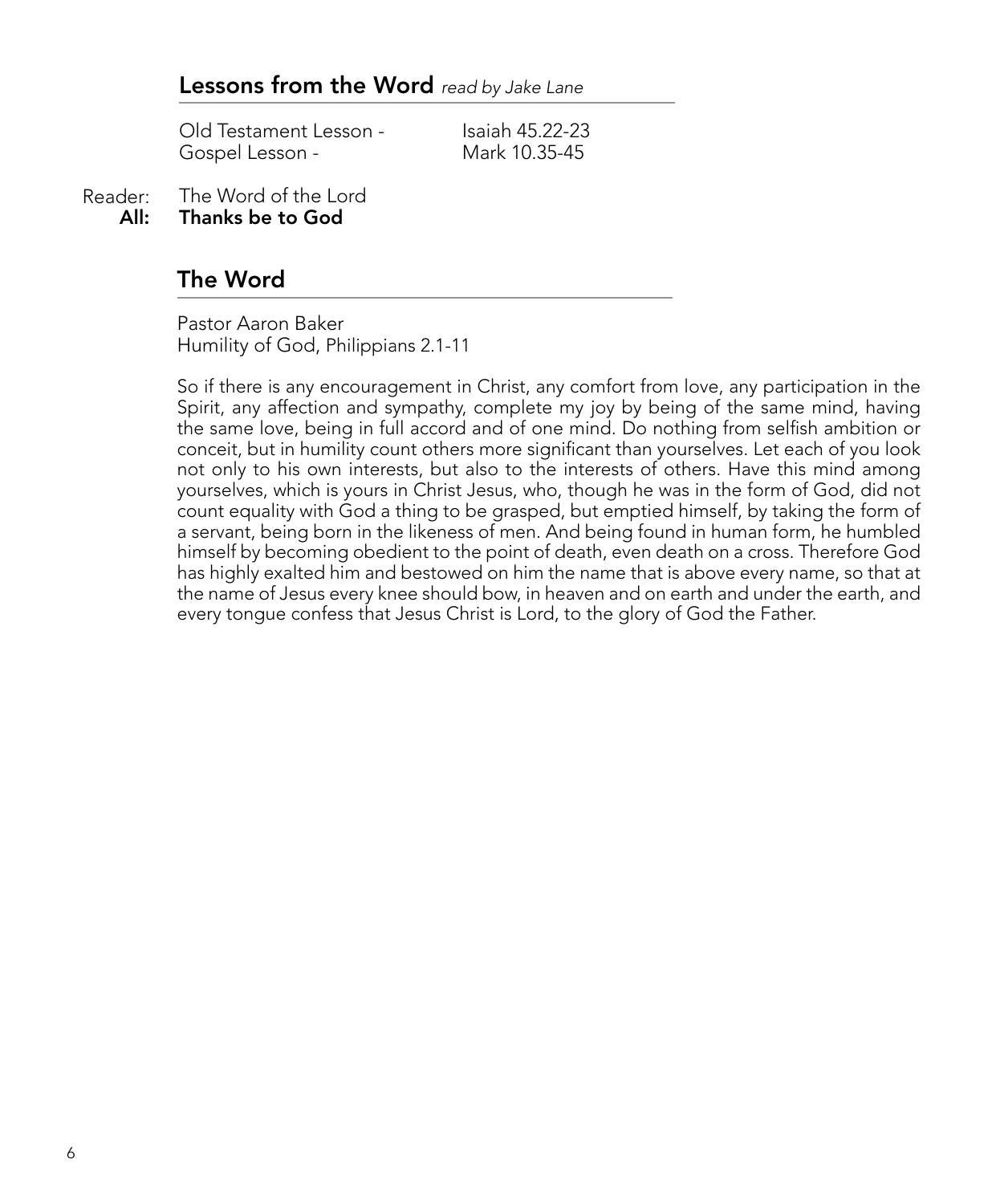Prayers of the People

|                                                                                  |                                    |        | ⋥.                     |                                                                 |                          |                        |        |                     |
|----------------------------------------------------------------------------------|------------------------------------|--------|------------------------|-----------------------------------------------------------------|--------------------------|------------------------|--------|---------------------|
| 1. Peace,                                                                        | per - fect                         |        | In<br>peace.           | our                                                             | dark                     | world                  | of     | sin,                |
| 2. Peace,                                                                        | per - fect                         |        | By<br>peace.           |                                                                 | $throughing - ing$       | $du -$                 | ties   | pressed,            |
| 3. Peace.                                                                        | per - fect                         |        | With<br>peace.         |                                                                 | sor - rows               | $surg -$               | ing    | round,              |
| 4. Peace,                                                                        | per - fect                         |        | Our<br>peace.          |                                                                 | fu - ture's              | all                    | $un -$ | known.              |
| 5. Peace,                                                                        | per - fect                         |        | Death<br>peace.        | clings                                                          | to                       | <b>us</b>              | and    | ours,               |
|                                                                                  |                                    |        |                        |                                                                 |                          |                        |        |                     |
|                                                                                  |                                    |        |                        |                                                                 |                          |                        |        |                     |
|                                                                                  |                                    |        |                        |                                                                 |                          |                        | ⊖      |                     |
| your                                                                             | blood, Lord                        | $Je -$ | sus,                   | whis - pers                                                     | peace                    | with<br>$\overline{a}$ | in.    |                     |
| do<br>to                                                                         | $Je - sus,$                        | this   |                        | rest.                                                           | to chorus                |                        |        |                     |
| be<br>neath<br>$\blacksquare$                                                    | 1y<br>calm<br>on<br>$\blacksquare$ |        | <i>is</i><br><i>is</i> | found.                                                          |                          |                        |        |                     |
| but<br>you                                                                       | $Sav - ior$                        | on     | the                    |                                                                 | throne. <i>to chorus</i> |                        |        |                     |
| know,<br>we<br>our<br>van - quished<br>death<br>all<br>have<br>and<br>yet<br>you |                                    |        |                        |                                                                 |                          |                        |        | powers.__ to chorus |
|                                                                                  |                                    |        |                        |                                                                 |                          | its                    |        |                     |
| Chorus                                                                           |                                    |        |                        |                                                                 |                          |                        |        |                     |
|                                                                                  |                                    |        |                        |                                                                 |                          |                        |        |                     |
|                                                                                  |                                    |        |                        |                                                                 |                          |                        |        |                     |
|                                                                                  |                                    |        |                        | Peace, per-fect peace, __ it is e - nough. Lord Je-sus, give us |                          |                        |        | peace.              |

*Peace, Perfect Peace: Words, Edward Bickersteth, 1875; Music and addl. words, Paul van der Bijl, 2020*

*Prayers for our community, our city, and our world* led by Fernando Kim

- Lord in your mercy Leader:
	- Hear our Prayer All:

Our Father, who art in heaven, hallowed be thy name. Thy Kingdom come, thy will be done, on earth as it is in heaven Give us this day our daily bread. And forgive us our debts, as we forgive our debtors. And lead us not into temptation, but deliver us from evil. For thine is the kingdom, the power and the glory, for ever. Amen

Announcements in our community